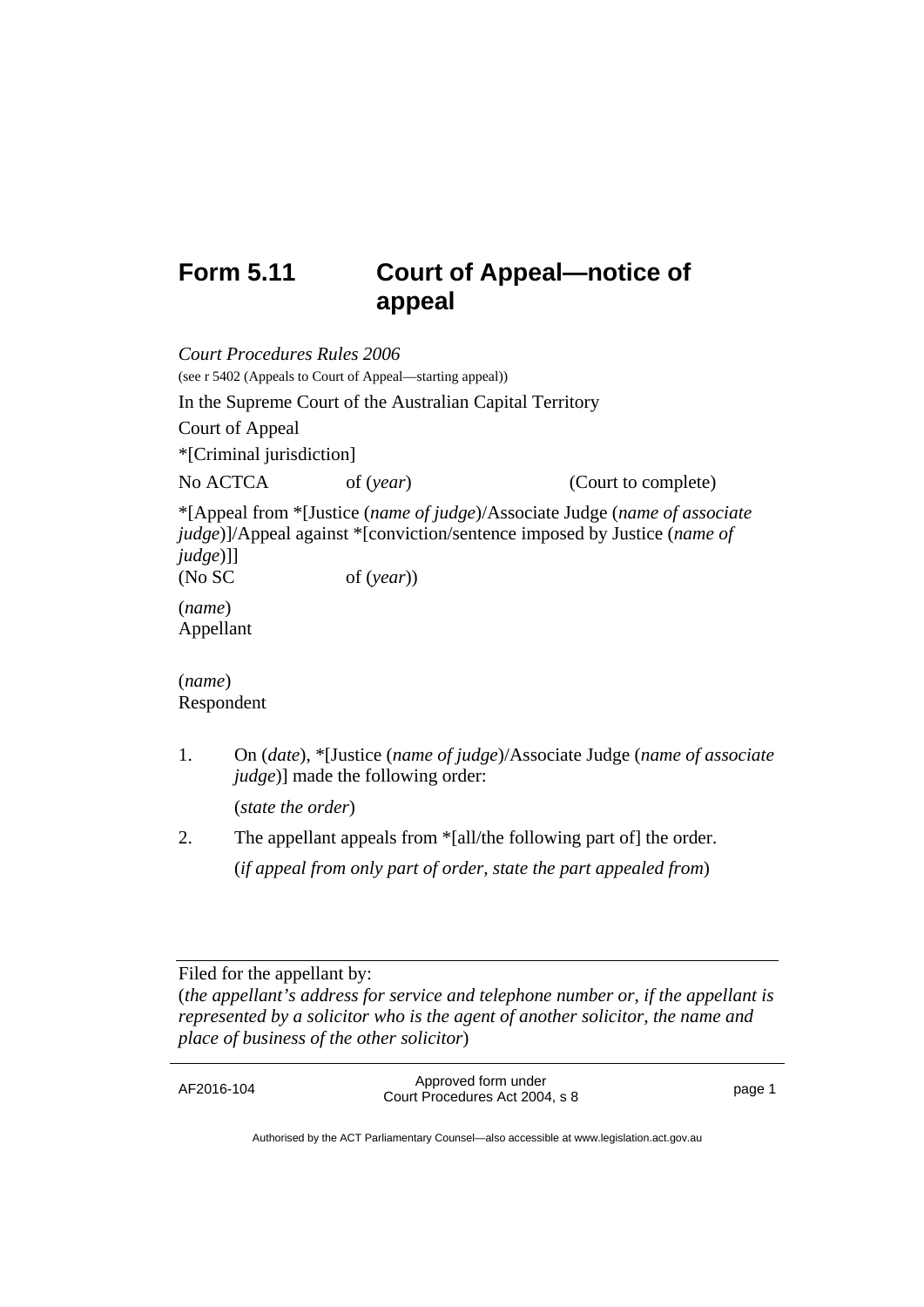- \*3. [The appeal is brought by leave of the Court of Appeal given on (*date*). A sealed copy of the order giving leave to appeal is attached.]
- 4. The appellant \*[will/will not] seek to put further evidence before the Court of Appeal.

(*if further evidence sought is to be put before the Court or Court of Appeal, state briefly the nature of the evidence and what is sought to be proved*)

5. The grounds of the appeal are:

(*state briefly, but specifically, the grounds relied on in support of the appeal, including, in particular, any grounds on which it is claimed there is an error of law in the order appealed from*)

- 6. The orders sought are: (*state orders sought*) (*if r 5403 (3) applies*)
- \*7. [The appellant wants to present the appellant's case in writing.]

(*if the appellant is represented by a solicitor*)

## **\*Particulars of appellant's solicitor**

Solicitor's full name: (*if the solicitor practises in a firm of solicitors*) \*Solicitor's firm: Solicitor's full business address: Solicitor's telephone no: \*Name, address and telephone no of solicitor's agent: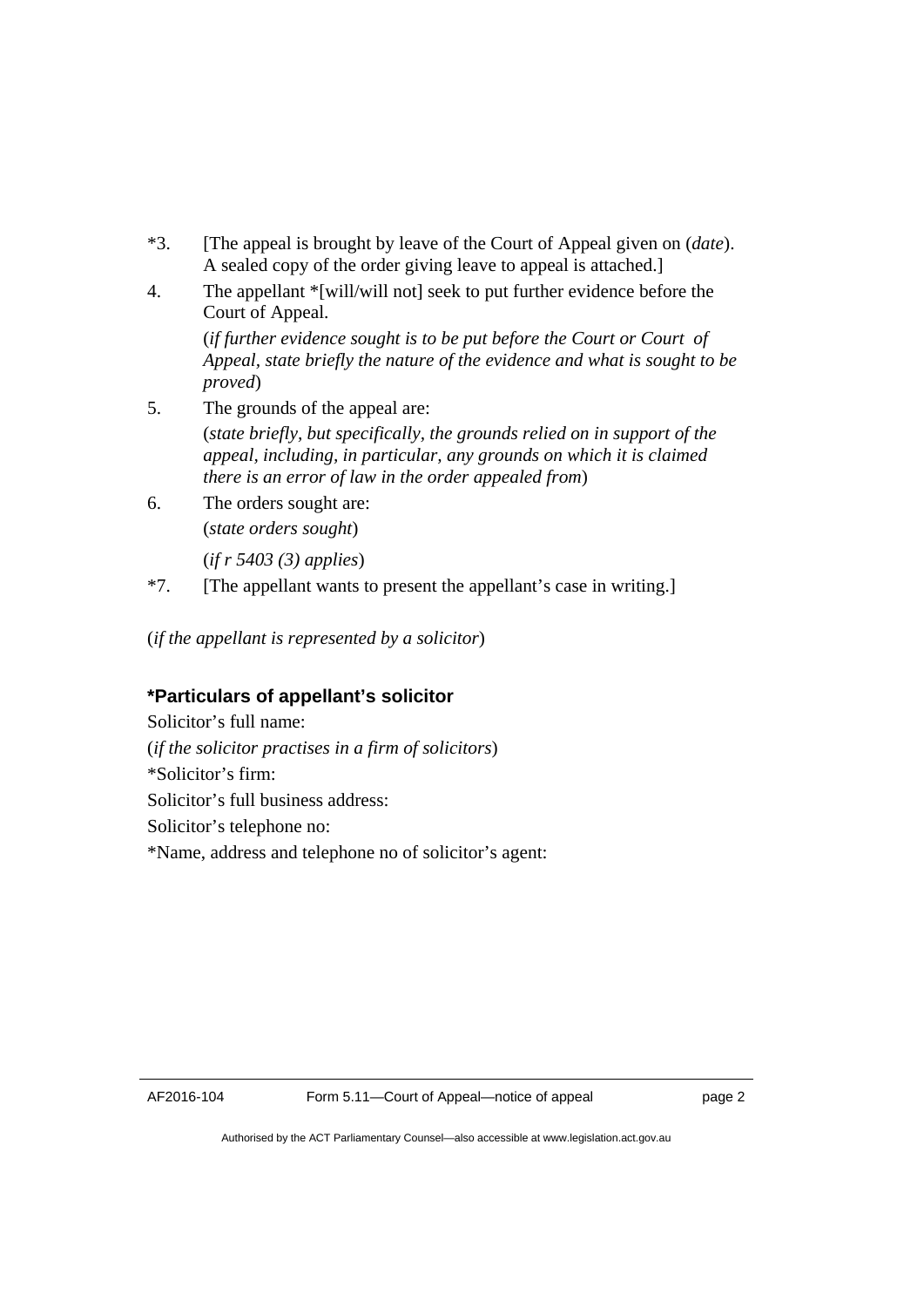### **Appellant's address for service of documents**

(*set out appellant's address for service*)

(*if represented by a solicitor the following information may be given*) \*Document exchange box no: (*if postal address different from address for service*) \*Postal address:  $*Fax$ \*Email address: Date: (*signature of appellant/appellant's solicitor*) (*name of appellant/appellant's solicitor*)

#### **Notice to respondent**

To: (*respondent's name and address*)

Before taking any other step in this proceeding, you must file a notice of intention to respond in the Court and serve a sealed copy of it on the appellant.

You do not need to file and serve a notice of intention to respond if you have already filed a notice of intention to respond to an application for leave to appeal from an interlocutory judgment, or for leave to appeal out of time from a final judgment, in the proceeding, and the information provided in the notice has not changed.

Authorised by the ACT Parliamentary Counsel—also accessible at www.legislation.act.gov.au